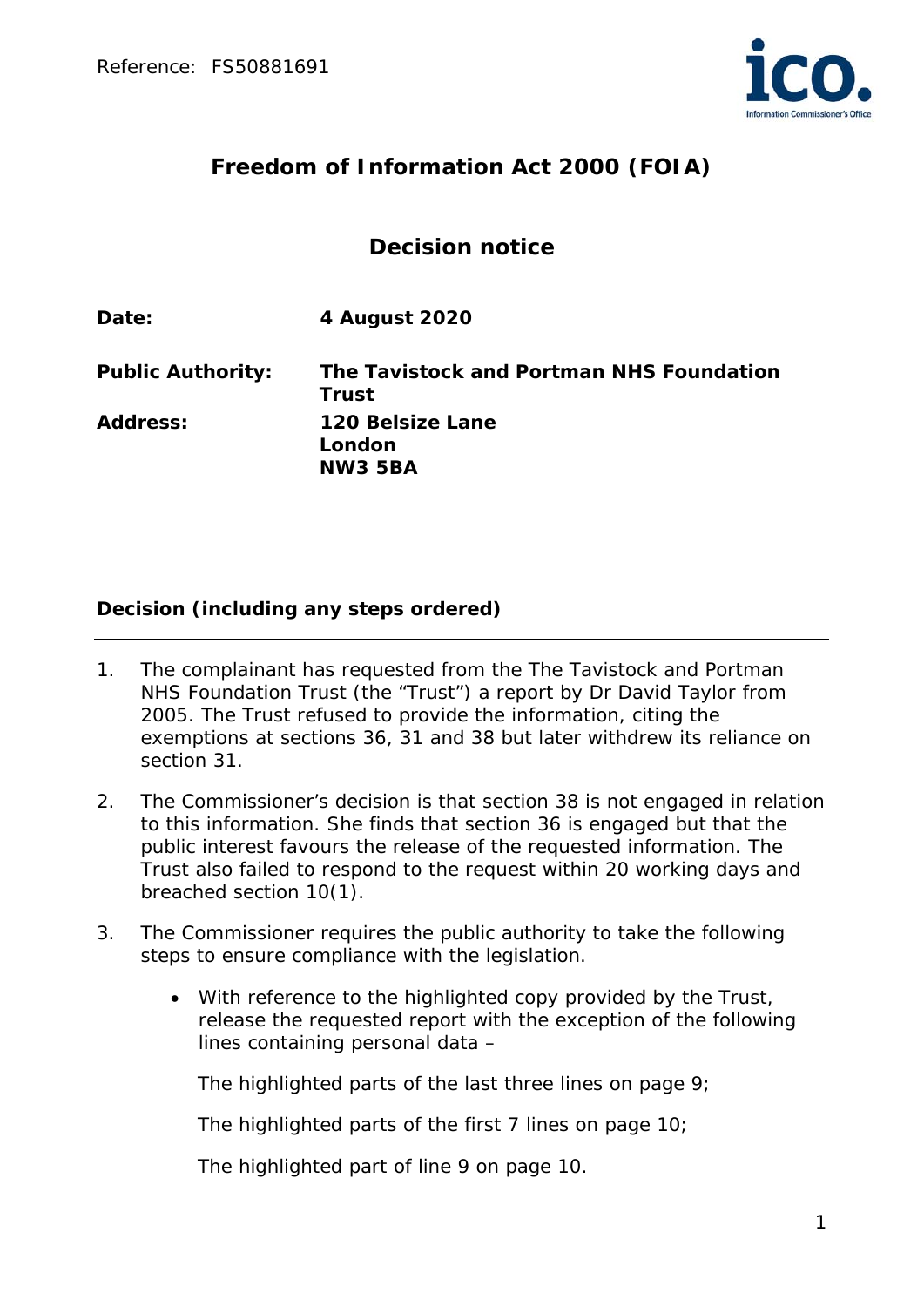

4. The public authority must take these steps within 35 calendar days of the date of this decision notice. Failure to comply may result in the Commissioner making written certification of this fact to the High Court pursuant to section 54 of the Act and may be dealt with as a contempt of court.

### **Background**

5. The request is for a report which was an internal review of the then Gender Identity Dysphoria Unit ("GIDU") at the Trust, dated January 2006, by Dr David Taylor who was the Trust's previous Medical Director. The report is a review of GIDU which took place in 2005. However, the Trust explains its current form as follows -

\_\_\_\_\_\_\_\_\_\_\_\_\_\_\_\_\_\_\_\_\_\_\_\_\_\_\_\_\_\_\_\_\_\_\_\_\_\_\_\_\_\_\_\_\_\_\_\_\_\_\_\_\_\_\_\_\_\_\_\_\_

 *"The service is now called the Gender Identity Development Service ('GIDS') and is one of the Trust's specialist services, commissioned by NHS England to provide psychological assessment and treatment to children and young people experiencing gender dysphoria."* 

 *GIDS has recently received significant media attention, stemming from the unauthorised release of a 2019 investigative review to various national newspapers and broadcasters, BBC Newsnight broadcasts, and a recent (and ongoing) judicial review in relation to the service."* 

### **Request and response**

6. On 23 May 2019 the complainant made the following request for information under the FOIA:

*"I am sending this request under the Freedom of Information Act to ask for the following information:*

*1) I would like a copy of the 2005 report of the review led by psychiatrist Dr David Taylor that looked into concerns about the speed at which young people receiving care at the GIDS were being referred to endocrinology services for the commencement of puberty blocking drugs.* 

*2) I would also like copies of the minutes of all meetings attended by Dr Taylor and staff at GIDS in 2005 on this topic and to do with this review/report.*

*3) If the report itself is unavailable I would like all documents from 2005*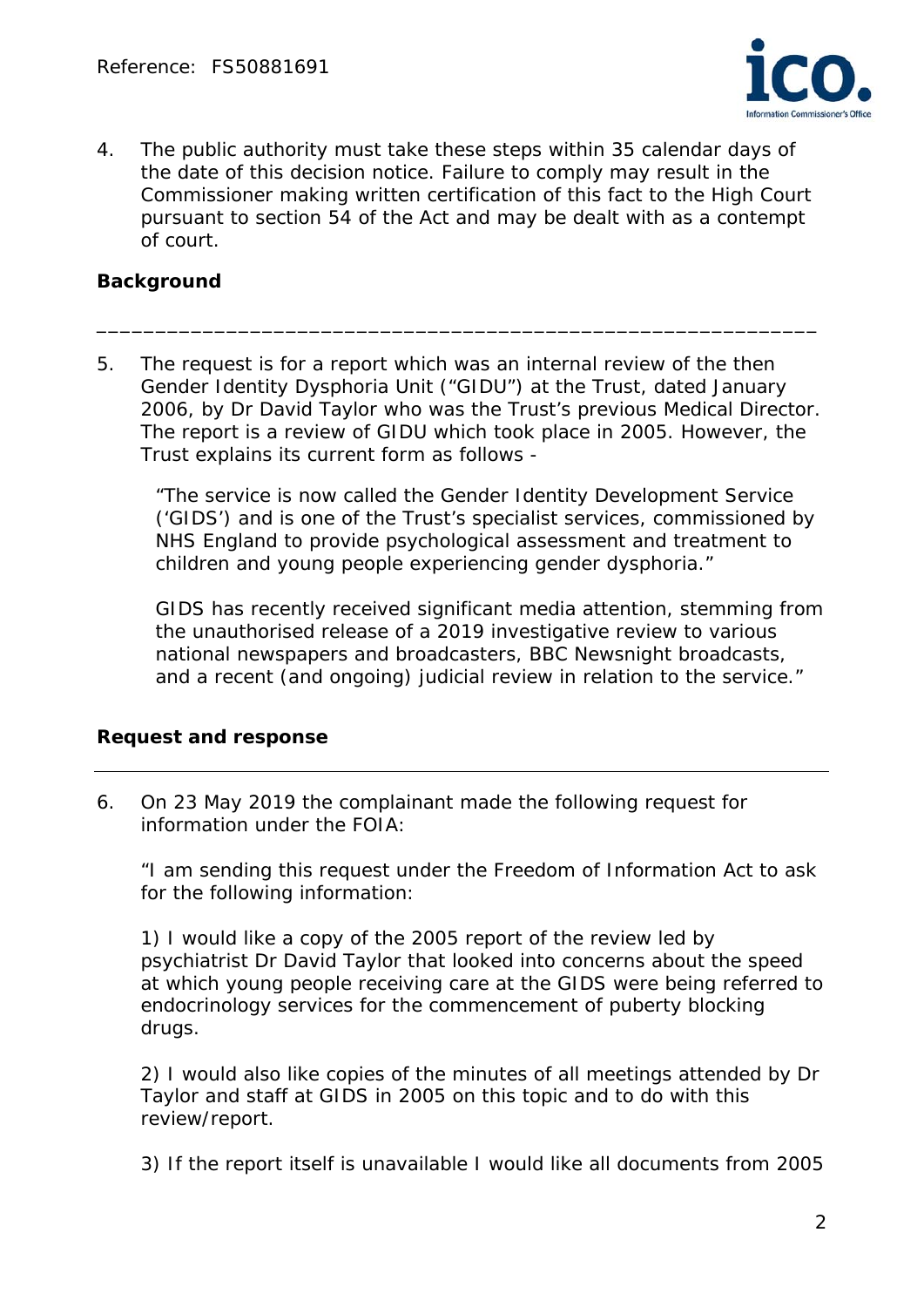

*that relate to the report and any documents that record the key findings of the report.*

*If you need any further information from me in order to deal with my request, please call me on* [phone number]*.*

*If you are encountering practical difficulties with complying with this request, please contact me as soon as possible (in line with your section 16 duty to advise and assist requesters) so that we can discuss the matter and if necessary I can modify the request.*

*If it is necessary for any reason to redact any information, please redact the minimum necessary and send me the rest of the material, explaining the legal grounds for each redaction."*

- 7. The Trust responded on 4 July 2019 and stated that it did not hold some of the requested information (parts two and three of the request) but confirmed that the remainder was held (part one). However, the Trust refused to provide part one, citing the following – section 36 – prejudice to the effective conduct of public affairs.
- 8. The complainant requested a review on 24 July 2019 about the withholding of the information he had requested at part one of his request – the 2005 report.
- 9. The Trust provided an internal review on 2 October 2019 in which it maintained its original position that the information relating to part one should be withheld. It cited sections 36 and added sections 31 (law enforcement) and 38 (health and safety) as its reasons for refusing to provide the information.
- 10. After the Commissioner had begun her investigation the Trust confirmed that it was continuing to rely on section 36(2)(c) but that it no longer considered section 31 to be applicable. Additionally, it cited section 38(1)(b) rather than section 38(1)(a). The Trust provided a copy of the report with highlighted sections and explained to the Commissioner that it now considered that some limited information could have been provided. However, the majority of the report should be withheld. In the same correspondence the Trust accepted that it had not provided any public interest arguments in its refusal notice which was clearly an error.

### **Scope of the case**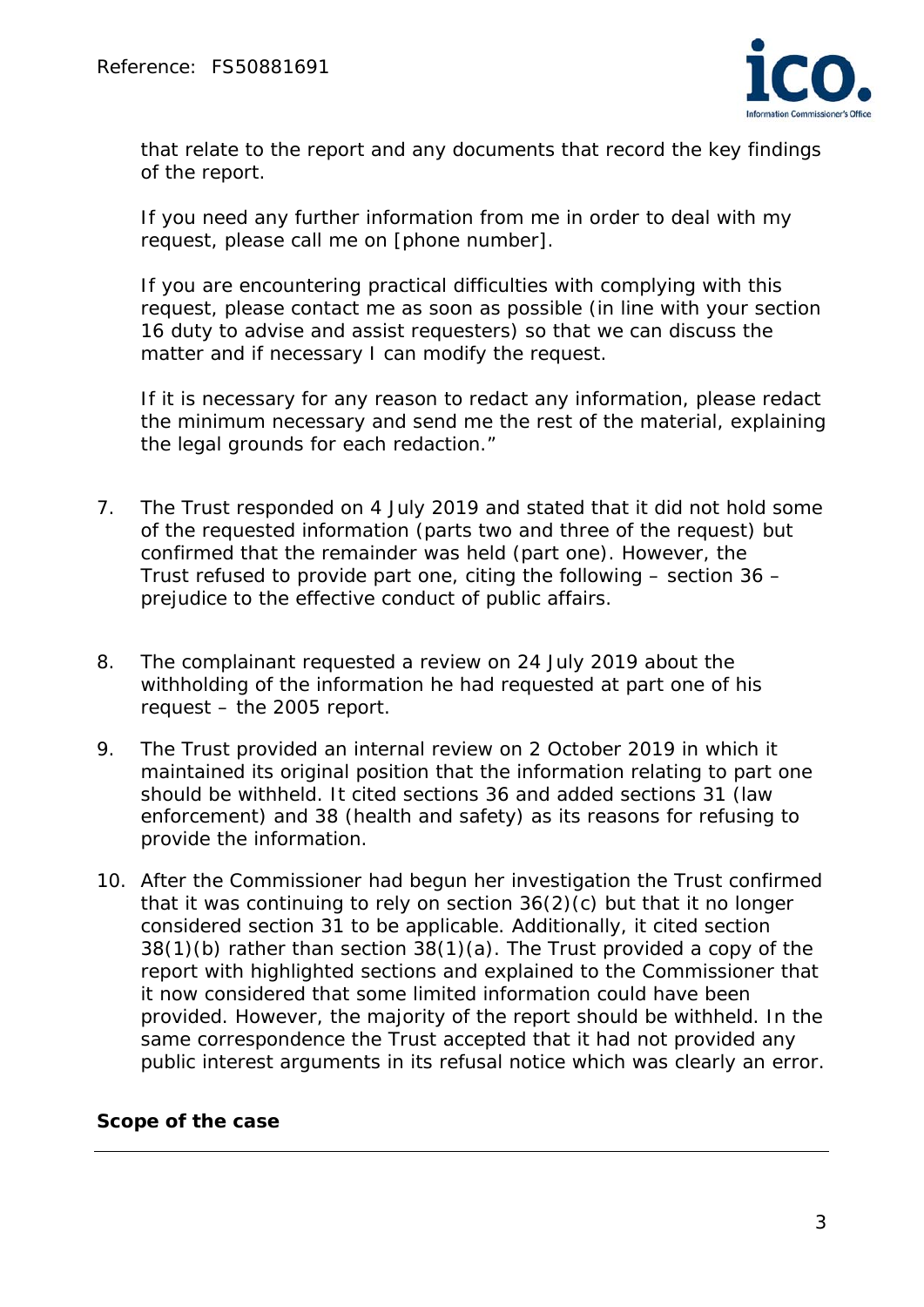

- 11. The complainant contacted the Commissioner on 11 October 2019 to complain about the way his request for information had been handled. His view is that the report is an extremely important document that deals with concerns about the health of young people and that there is a clear public interest in releasing it.
- 12. The Commissioner considers that the scope of this case concerns the appropriateness of the Trust's citing of section 36(c) and section 38(1)(b). She will also look at whether there were any procedural breaches.

### **Reasons for decision**

### **Section 38 – Health and safety**

13. Section 38(1) of the FOIA states that:

 *'Information is exempt information if its disclosure under this Act would, or would be likely to- (a) endanger the physical or mental health of any individual, or (b) endanger the safety of any individual.'* 

- 14. The Trust has applied this exemption to the whole of the report, apart from the limited information that it is willing to release. The Trust explained that it had altered its view on which part of section 38 was engaged because it related to the physical safety and protection of its staff.
- 15. The Commissioner's published quidance on section  $38<sup>1</sup>$  states that the use of the term 'endanger' can be interpreted as having the same meaning as 'prejudice'. In PETA v IC & University of Oxford EA/2009/0076 (13 April 2010) the Tribunal had said, *"All parties agreed that in the context of section 38 'endangering' and 'prejudicing' came to the same thing and that consequently the Tribunal could read across the existing body of case law"*.
- 16. The Tribunal in Lownie<sup>2</sup> diverged from this opinion. During the course of its deliberations it rejected the Commissioner's approach, preferring the

<sup>1</sup> https://ico.org.uk/media/for-organisations/documents/1624339/health-and-safety-section-38-foia.pdf

<sup>2</sup> *Andrew Lownie v the Information Commissioner and The National Archives and The Foreign and Commonwealth Office EA/2017/0087 (12 July 2018)*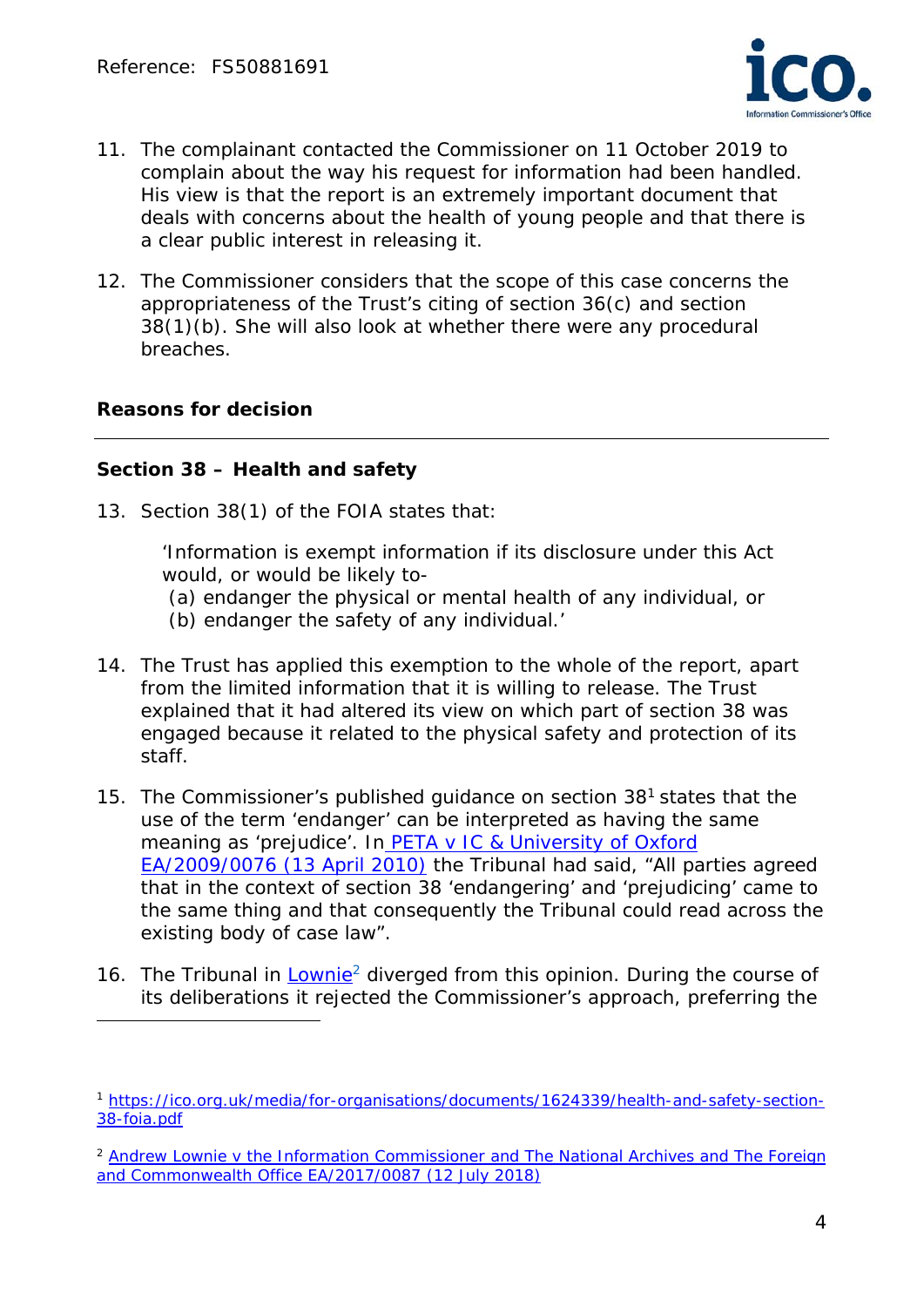

view expressed in the British Union for the Abolition of Vivisection V IC and Newcastle University, EA/2010/0064 (11 November 2011) where it was stated that Parliament had chosen to use the word "endanger" and did not refer either to "injury" or to "prejudice" –

 *"We note that the assimilation of 'endanger' to 'prejudice' in PETA was not a reasoned conclusion but was based on agreement between the three parties involved in that case. The 'prejudice' test is expressly included in a number of FOIA exemptions. In our view, if Parliament had intended s.38 to depend upon the same test as those other exemptions, it would have used the same language. It did not, but instead chose to use different language in s.38. We should follow the Parliamentary intention. In our view, attempting to assimilate the two tests merely muddies the waters. For the purposes of s.38 we must apply the words of s.38, not the words of different exemptions."* 

- 17. In order to engage this exemption a public authority must demonstrate that there is a causal link between the endangerment and disclosure of the information. It must also show that disclosure would or would be likely to endanger the safety of any individual. The effect cannot be trivial or insignificant. Endangering safety is usually connected to the risk of accident and the protection of individuals.
- 18. As stated earlier in this decision notice, the Trust's view is that the physical safety and protection of its staff are at stake and that in the light of other requests for information where the Trust may be forced to disclose the names of individuals and the fact that information about its staff is already in the public domain.
- 19. The Trust has suggested that this "could" affect its staff in the manner indicated, therefore suggesting the lower level of prejudice.
- 20. The Commissioner's view is that some people or groups of society are particularly vulnerable and their safety may be more easily endangered than that of others. For example information about individuals involved in controversial work. There is no doubt that GIDS is controversial and there has been a great deal of recent media attention. The Trust has set out its evidence for citing section 38 under its public interest test. The administration team has received threatening phone calls, following each media story. Clinical members of staff have received threatening and abusive attacks via social media. The staff at the Trust has also received death threats via social media and it gives the example of a Twitter account being disabled for that reason. A clinical consultation resulted in a member of staff being attacked following adverse media coverage.
- 21. There is no doubt that the work carried out by GIDS garners both traditional and social media interest. Working in the field of mental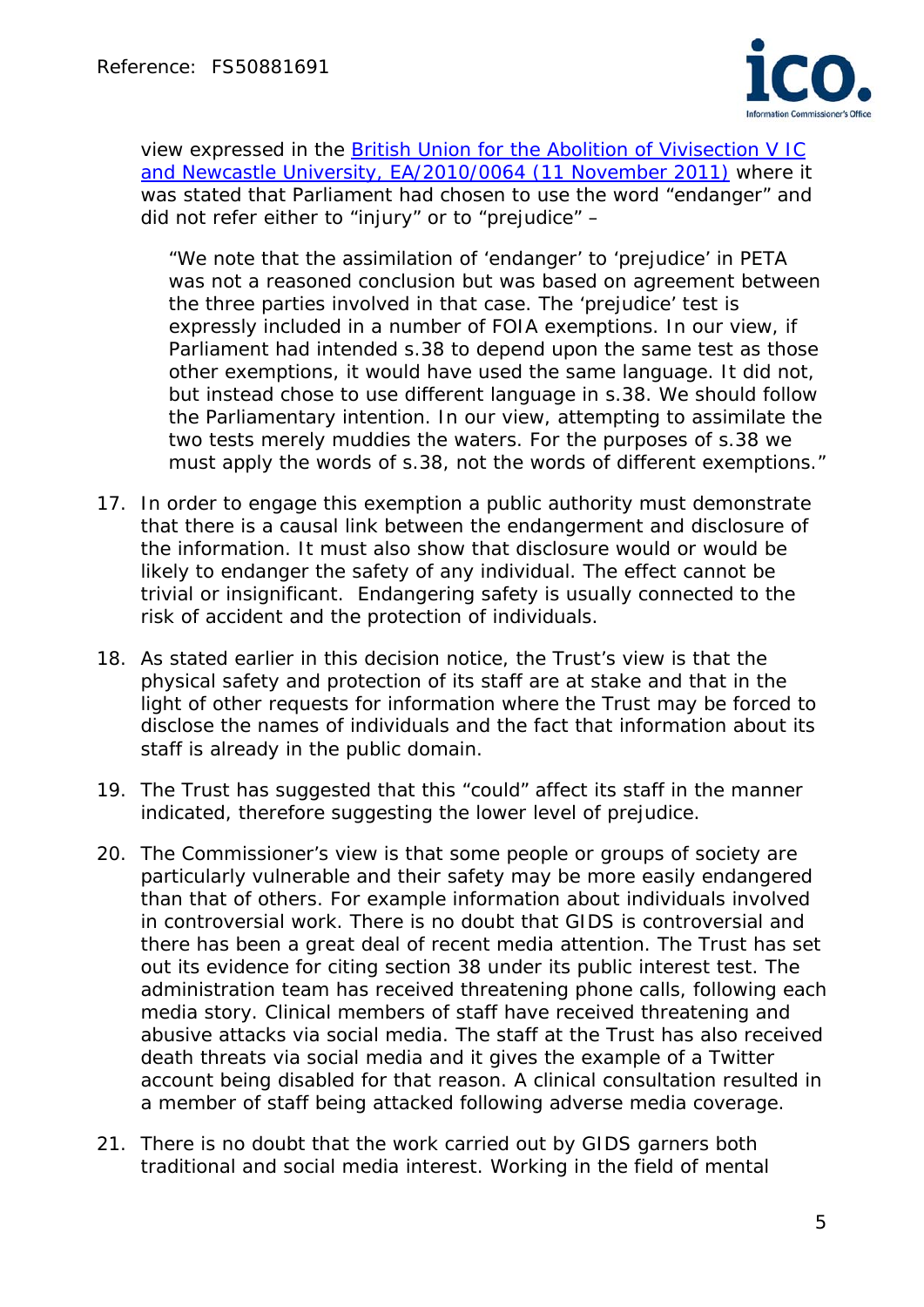

health carries with it an increased risk of danger and the work of GIDS is controversial. The examples the Trust gives above are clearly concerning. However, this area of medicine has attracted and will attract publicity. The Commissioner does not accept that the Trust has demonstrated the causal link between the release of this particular information which was written many years ago and is a report about GIDU rather than GIDS and any likely endangerment beyond that which is intrinsic to working in this field. The exemption is not engaged.

### **Section 36 – prejudice to the effective conduct of public affairs**

22. Section 36 FOIA provides that,

 *"Information to which this section applies is exempt information if, in the reasonable opinion of a qualified person, disclosure of the information under this Act-* 

 *(2)(b) would, or would be likely to, inhibit i. the free and frank provision of advice, or ii. the free and frank exchange of views for the purposes of deliberation,* 

 *or (2)(c) would otherwise prejudice, or would be likely otherwise to prejudice, the effective conduct of public affairs."* 

- 23. The Commissioner has had sight of the report to which section 36(2)(c) has been applied. The Trust has stated that it does not consider the entire report to fall under the scope of this exemption but the passages it is willing to release (but has not yet done so) are very limited.
- 24. The Commissioner is required to consider the qualified person's opinion as well as the reasoning which informed that opinion. Therefore in order to establish that the exemption has been applied correctly the Commissioner must:
	- Establish that an opinion was given;
	- Ascertain who was the qualified person or persons;
	- Ascertain when the opinion was given; and
	- Consider whether the opinion was reasonable.
- 25. The exemptions at section 36 can only be engaged on the basis of the reasonable opinion of a qualified person. The qualified person in respect of the Trust is the Chief Executive, Paul Jenkins. The Commissioner is satisfied that the Chief Executive who gave his opinion was the appropriate qualified person. The opinion of the qualified person was provided on 7 June 2019 in a brief three sentence email confirming that the outcome of what appears to have been a verbal discussion was that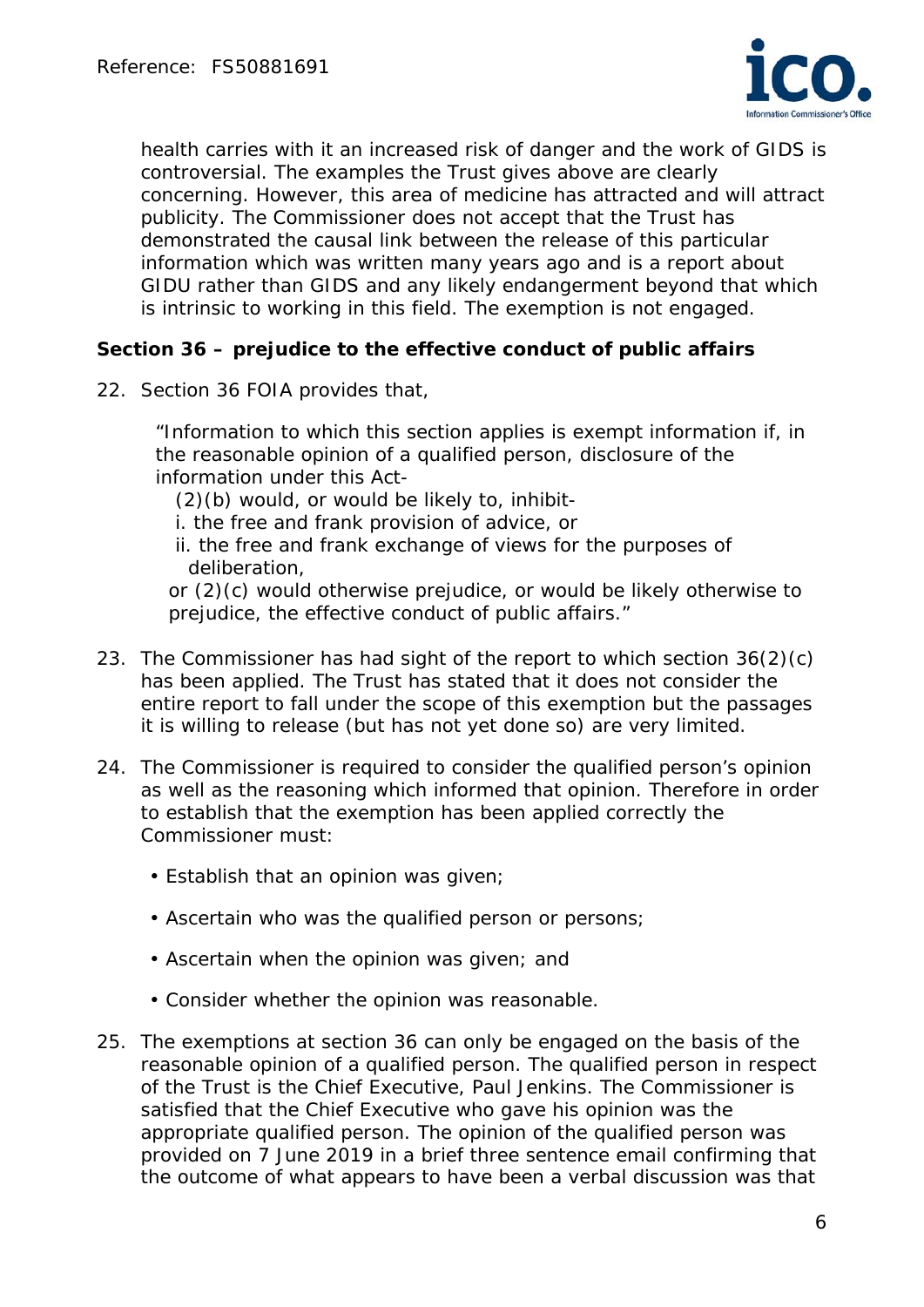

the information should be withheld at that stage. The Trust has confirmed that there was no formal documentation made at that time.

- 26. The Trust, however, confirmed that the Chief Executive has had sight of the full report and that he comprehensively reviewed its contents. Discussions took place to weigh the public interest arguments for and against disclosure but they were not formally documented, though they have been provided retrospectively. The Trust's response explained to the Commissioner that enquiries had been made of those in the Trust's employ at the time and verbal assurances made from the relevant senior officers about the circumstances at the time.
- 27. The Trust has stated that the prejudice both "would" and "would be likely" to occur if the requested information was disclosed. For that reason the Commissioner has taken the lower threshold – "would be likely" rather than the stronger evidential burden needed for "would".
- 28. Although it would have been preferable for a formal record to have been established at the time of the request, the Commissioner has no reason to doubt the Trust's account of events.
- 29. The Commissioner next needs to establish whether the qualified person's opinion was reasonable.
- *Is the qualified person's opinion reasonable?*
- 30. The qualified person in relation to the exemption at section 36(2)(c) must give an opinion that the release of the requested information would otherwise prejudice, or would be likely otherwise to prejudice, the effective conduct of public affairs.
- 31. The Commissioner's quidance<sup>3</sup> regarding the definition of "reasonable" is as follows:

 *"In this context an opinion either is or is not reasonable. In deciding whether an opinion is reasonable the ICO will consider the plain meaning of that word, rather than defining it in terms derived from other areas of law…The most relevant definition of 'reasonable' in the Shorter Oxford English Dictionary is: "in accordance with reason; not irrational or absurd". If the opinion is in accordance with reason and not irrational or absurd – in short, if it is an opinion that a reasonable* 

<sup>&</sup>lt;sup>3</sup> https://ico.org.uk/media/for-organisations/documents/2260075/prejudice-to-the-effectiveconduct-of-public-affairs-section-36-v31.pdf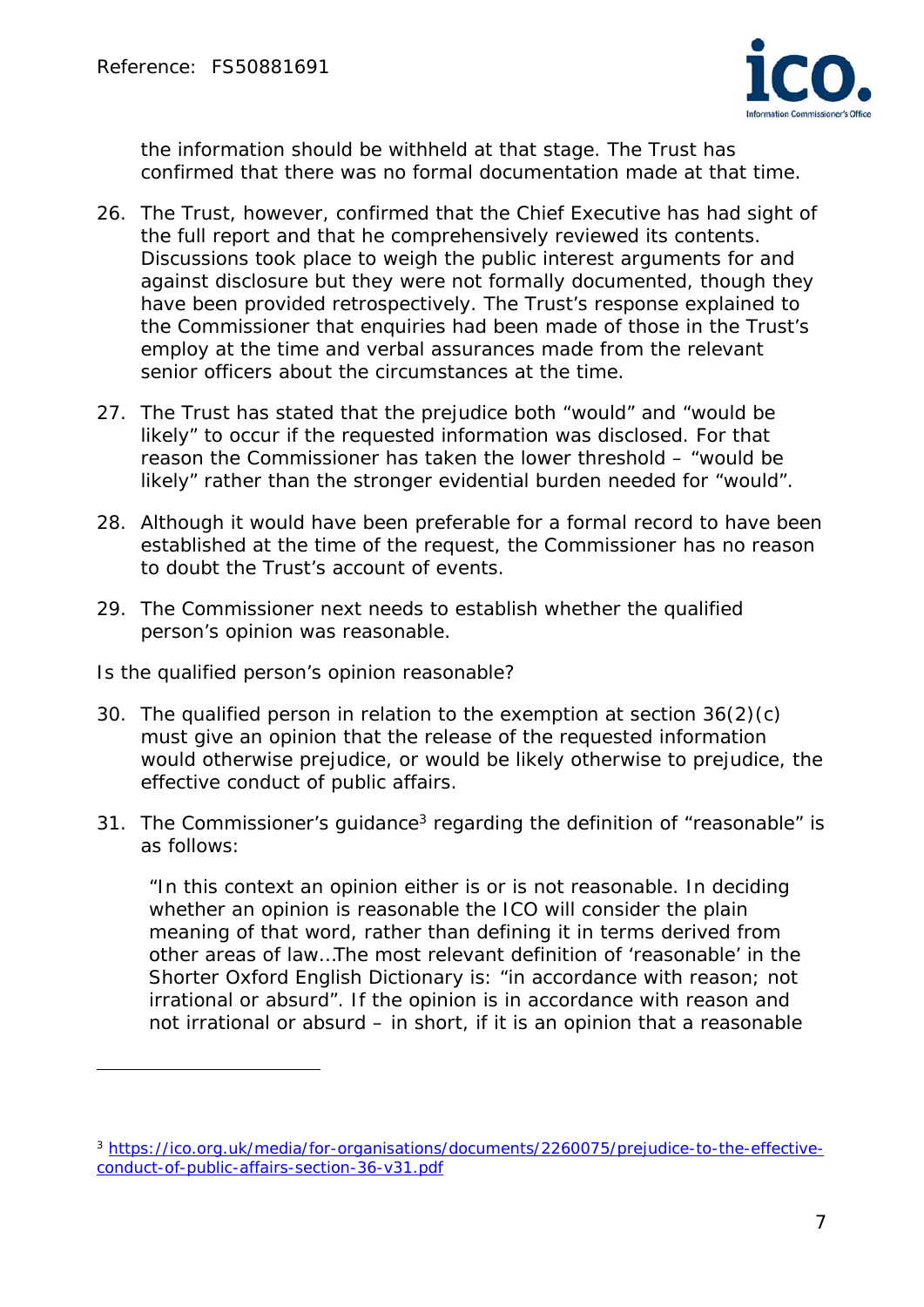

 *person could hold – then it is reasonable."* 

- 32. In order to determine whether section 36(2)(c) is engaged the Commissioner must determine whether the qualified person's opinion was a reasonable one. In doing so the Commissioner has considered the following factors -
	- Whether the prejudice relates to the specific subsection that has been cited, in this case 36(2)(c). If the prejudice or inhibition is not related to the specific subsection the opinion is unlikely to be reasonable.
	- The nature of the information and the timing of the request.
	- The qualified person's knowledge of, or involvement in, the issue.
- 33. Prejudice to the effective conduct of public affairs could refer to an adverse effect on the public authority's ability to offer an effective public service or to meet its wider objectives or purpose, but the effect does not have to be on the authority in question; it could be an effect on other bodies or the wider public sector. It may refer to the disruptive effects of disclosure, for example the diversion of resources in managing the effect of disclosure.
- 34. The Trust explains that patients have reported distress regarding media attention and have questioned the care and treatment delivered by GIDS. The Trust provides other mental health services to vulnerable children and young people who have expressed concern about the quality of care that the organisation offers during attendance at clinical assessment and treatment centres.
- 35. Although the requested information is historical, it related to concerns regarding GIDS. Some aspects of the care and treatment discussed in the report (such as medication) are still relevant and are being offered today.
- 36. The Trust contends that disclosure of the report would exacerbate these issues, Specifically the concerns raised by patients regarding their care and treatment. This is likely to affect their access to the service or make them reluctant to access Trust services. This would therefore be likely to affect the Trust's ability to provide safe and effective healthcare to the detriment of patients. The Trust points out to the Commissioner that it has received anxious phone calls from members of the public regarding the way in which the drug mentioned in the report is prescribed.
- 37. The public authority further argues that, even where service delivery has changed from that detailed in the report, disclosure would or would be likely to impact on the Trust's ability to deliver safe and effective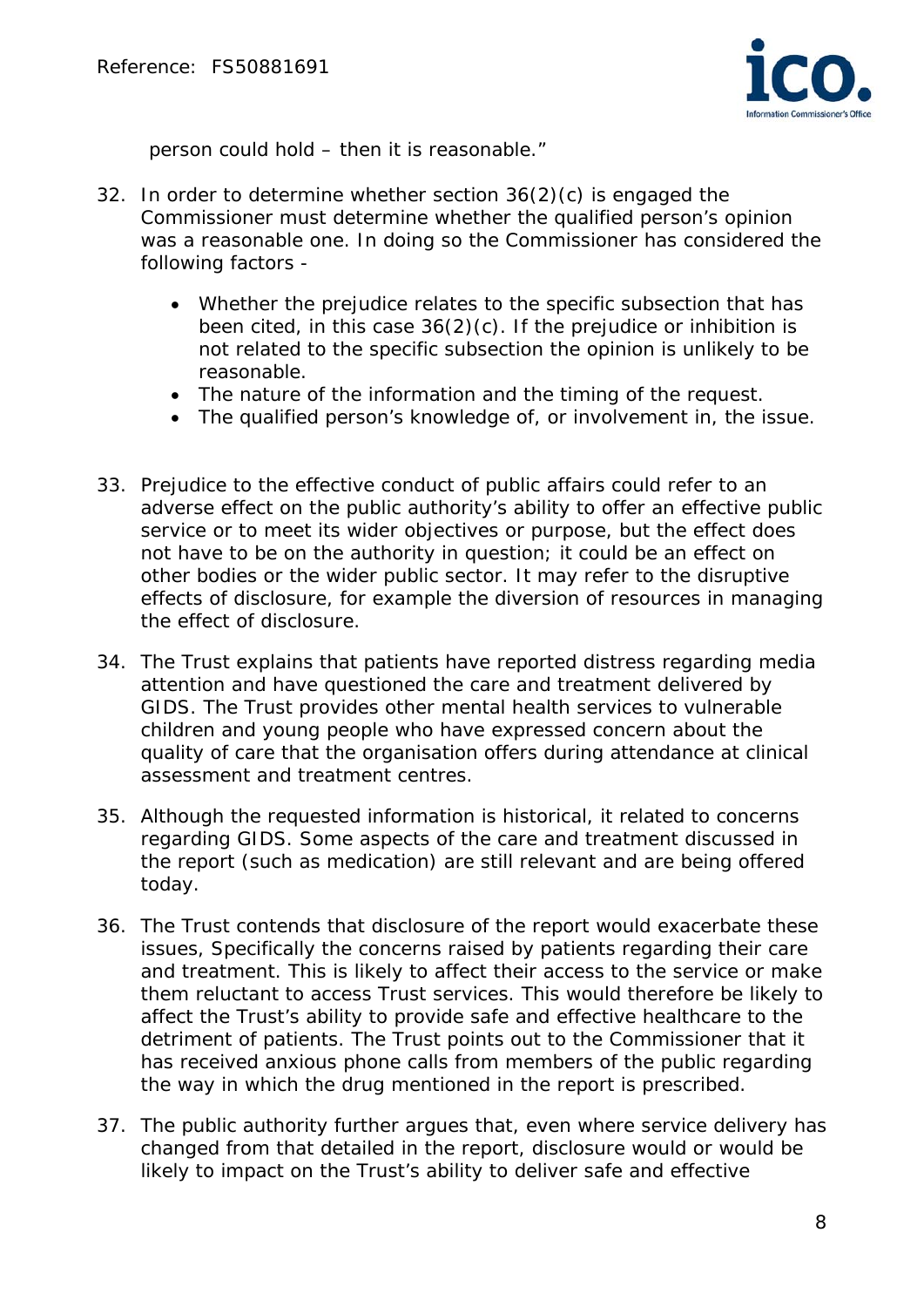

healthcare and ensure public confidence in its services. The Trust's view is that some elements of the report do not present an accurate representation of the services delivered in the present day. However, it acknowledges that some aspects of care and treatment are still relevant. Disclosure would call into question its methods of care and treatment and raise concerns about whether they reflect current practice.

- 38. The Trust has considered releasing the requested information with contextual material by way of mitigation. Given the ongoing debate in relation to the services and the public and media attention, the Trust does not consider that this would be possible in light of its experience in accounting for what it sees as previous misrepresentations by the media.
- 39. The Commissioner accepts that the qualified person's opinion that patients may be reluctant to access the Trust's services and that dealing with public and media attention is a diversion of resources. The opinion is a reasonable one to hold. The exemption is engaged.

### **Public interest test**

40. The Commissioner needs to consider, however, whether the public interest in withholding the requested information outweighs that in disclosing it.

#### *Public interest factors in favour of maintaining the exemption*

- 41. The Trust argues that disclosure could raise unjustified concerns amongst the families who access GIDS or those on the waiting list.
- 42. It suggests that the timing of the request is relevant since GIDS is currently a matter of intense media scrutiny. There is a Judicial Review concerning GIDS and disclosure could lead to media coverage that could potentially influence the outcome of the review.
- 43. The Trust explains that the report contains historic information about the types of medications prescribed and the guidelines at that time for their application. As these guidelines have changed, disclosure could lead to unfounded concerns about current treatments and lead to a surge in enquiries from service users. The Trust says it welcomes such engagement but that it puts pressure on resources and impacts on the time which service users must wait for a first appointment.
- 44. Because of the intense media scrutiny it contends that disclosure could increase prejudice towards this service user group which could impact on their accessing services. The Trust has a statutory duty to provide care services in a way that achieves the trust and confidence of the population that are referred to it and its aim is to protect their health,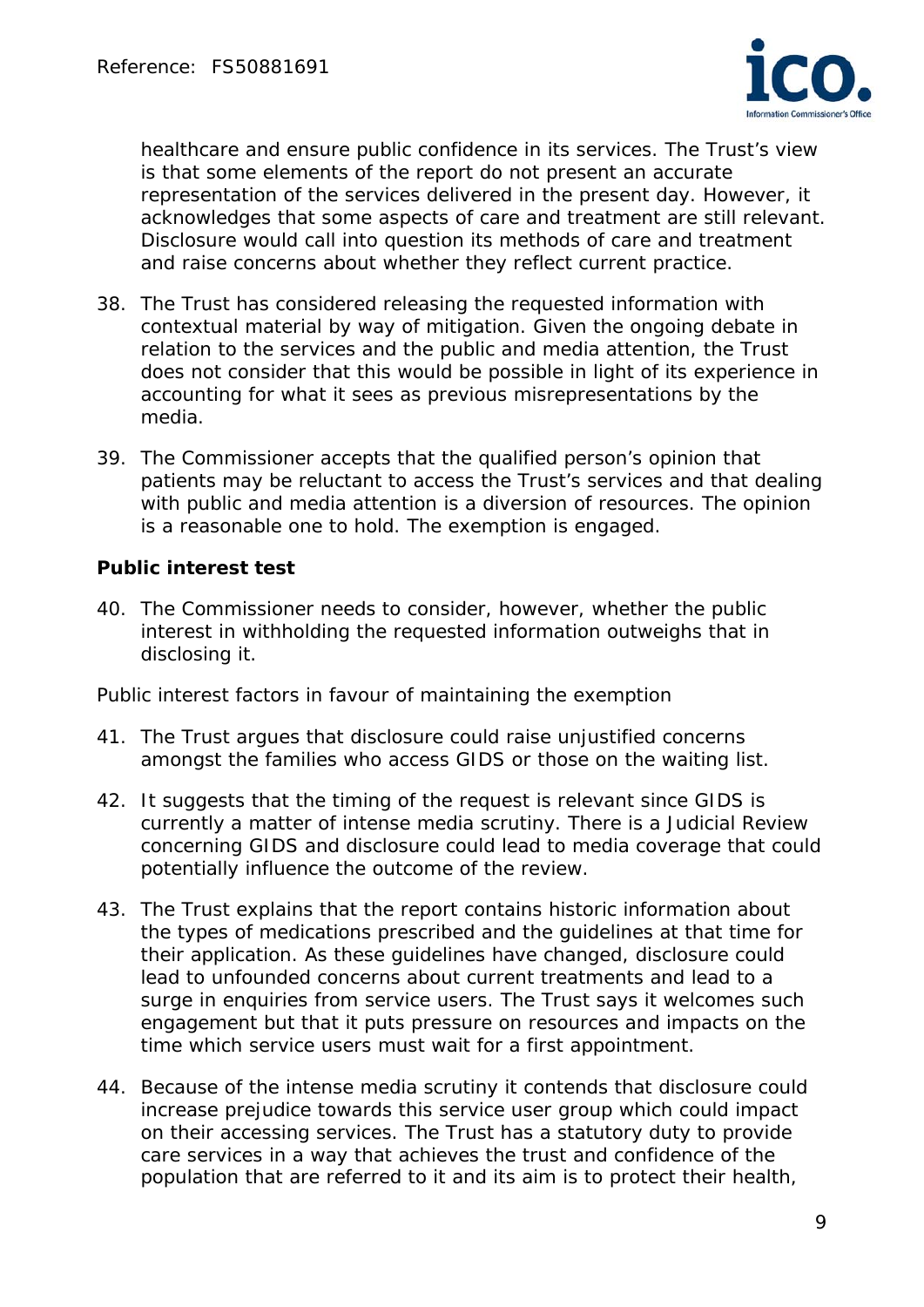

safety and wellbeing. The service users are children and young people who often present in a state of distress or with mental health problems. Providing inaccurate and out-of-date information could cause unnecessary distress to the user group and adversely impact on the Trust's ability to provide effective and safe services to its patients.

#### *Public interest factors in favour of disclosing the requested information*

- 45. The Trust stated that it understood that there is a public interest in the area or gender dysphoria. Disclosure of the report would provide some transparency about historical clinical practice and may be of historical value. It would enable the public to make a reasonable comparison of service provision at the time and current services.
- 46. In his request for a review the complainant pointed out to the Trust that it could hardly withhold the entirety of the report due to section 36 alone and stressed that this is an extremely important document that deals with concerns about the health of young people, with a clear public interest in releasing it.
- 47. The complainant disputes the view of the Trust that the information in the report would be misconstrued by the public as being relevant to current *"thought and service delivery in this area".* He does not accept that the report should be withheld because it will be misunderstood by the public or deliberately misrepresented by the media. The complainant suggests that the Trust could provide contextual information to explain any differences in medical practice between the time the report was produced and today. He questions the Trust's view that it is not possible to contextualise due to the *"febrile nature"* of the ongoing debate around these services which he contends is purely subjective and lacking in evidence.
- 48. Although he sympathises with the arguments made about concerned parents and patients his opinion is that any out-of-date medical or practical information in the report could be explained by the Trust and should not be used to block the whole report from being released. The complainant states that the fact that the issue is subject to much attention surely goes both ways. The report and the services to which it refers are to do with the long term health and well-being, both mentally and physically of hundreds of young people. He suggests that it is extremely important that as many facts and opinions from medical practitioners and those who provide these services be made public to better inform the debate on what is an often misunderstood subject.
- 49. His view is that the public interest clearly lies in disclosure whether it is section 36 or 38 that has been cited and that the argument put forward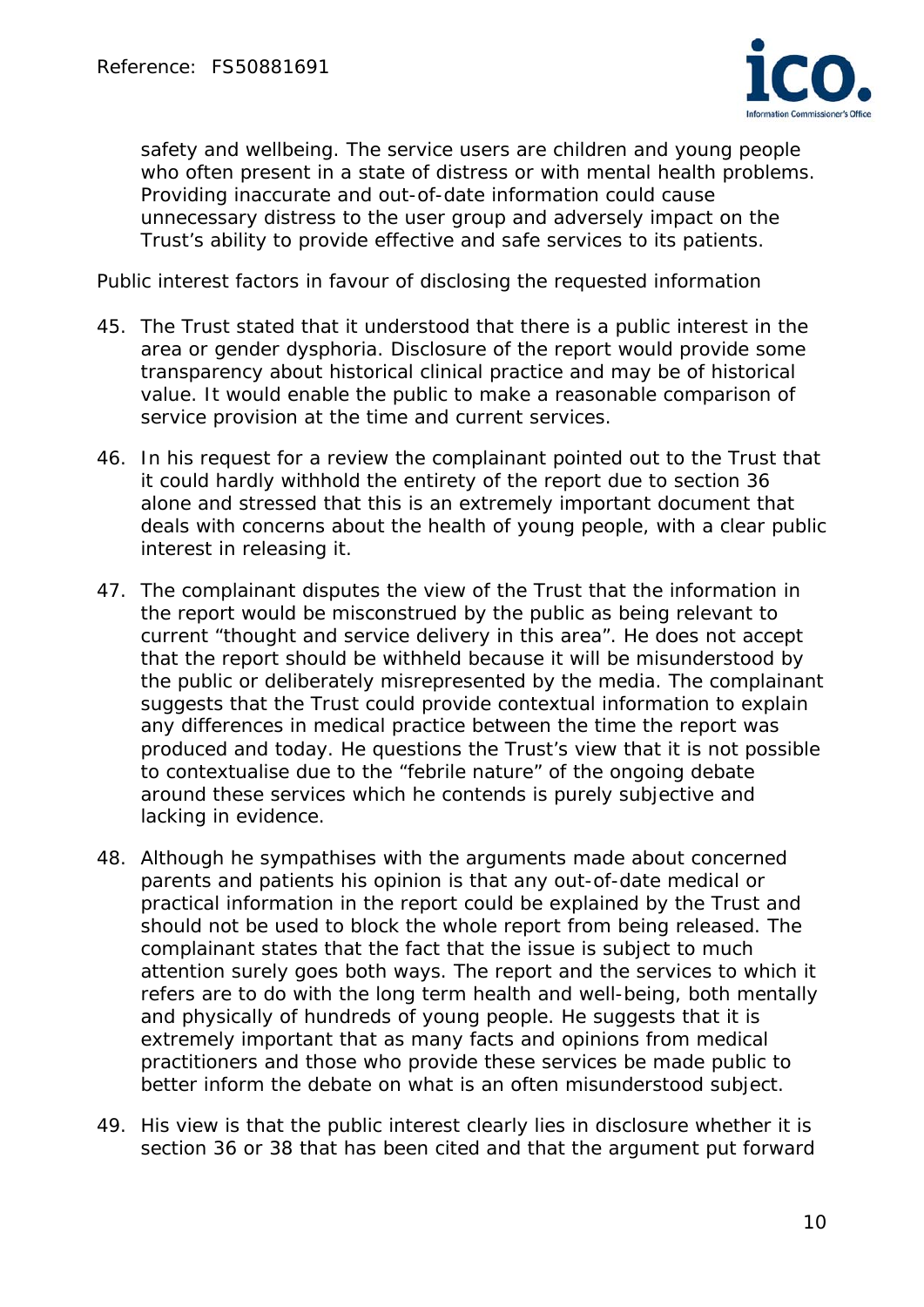

by the Trust that disclosure could adversely affect it and its ability to provide effective and safe services to its patients is unsatisfactory.

#### *Balance of the public interest*

- 50. The Trust has highlighted its reasons for not releasing this information. It argues that it is inaccurate and out-of-date, may influence the judicial review taking place, that it places pressure on resources and may raise unjustified concerns from patients. The Commissioner notes that the report was over thirteen years old when it was requested. She has considered the differing viewpoints of the complainant and the Trust as to what is in the public interest. She accepts that a great deal of media attention is distracting but this is a controversial field which inevitably raises such attention. She also accepts that information within the report may not reflect current practice but it is not purely of academic or historical interest. The Trust has stated that some aspects of care and treatment contained in the report are still relevant.
- 51. There is much public and media interest in this area of medicine. That in itself would not be a reason to release the information and, as it concerns the mental health of children/young people, this factor could weigh against disclosure. On balance though it is also important that those directly affected by these issues, either because they have been patients, the parents of patients, or prospective patients should be able to see this information and the extent or otherwise that current practices have emerged from it. The Commissioner agrees with the complainant that it should be possible for the Trust to provide contextual information, if deemed necessary.

### **Section 10 – time for compliance**

52. Section 10(1) states that:

 "Subject to subsections (2) and (3), a public authority must comply with section 1(1) promptly and in any event not later than the twentieth working day following the date of receipt." Section 1(1) provides that:

 "Any person making a request for information to a public authority is entitled –

 (a) to be informed in writing by the public authority whether it holds information of the description specified in the request, and

(b) if that is the case, to have that information communicated to him."

53. The request was made on 23 May 2019. The Trust did not respond until 4 July 2019 and therefore breached section 10(1) in failing to respond within 20 working days.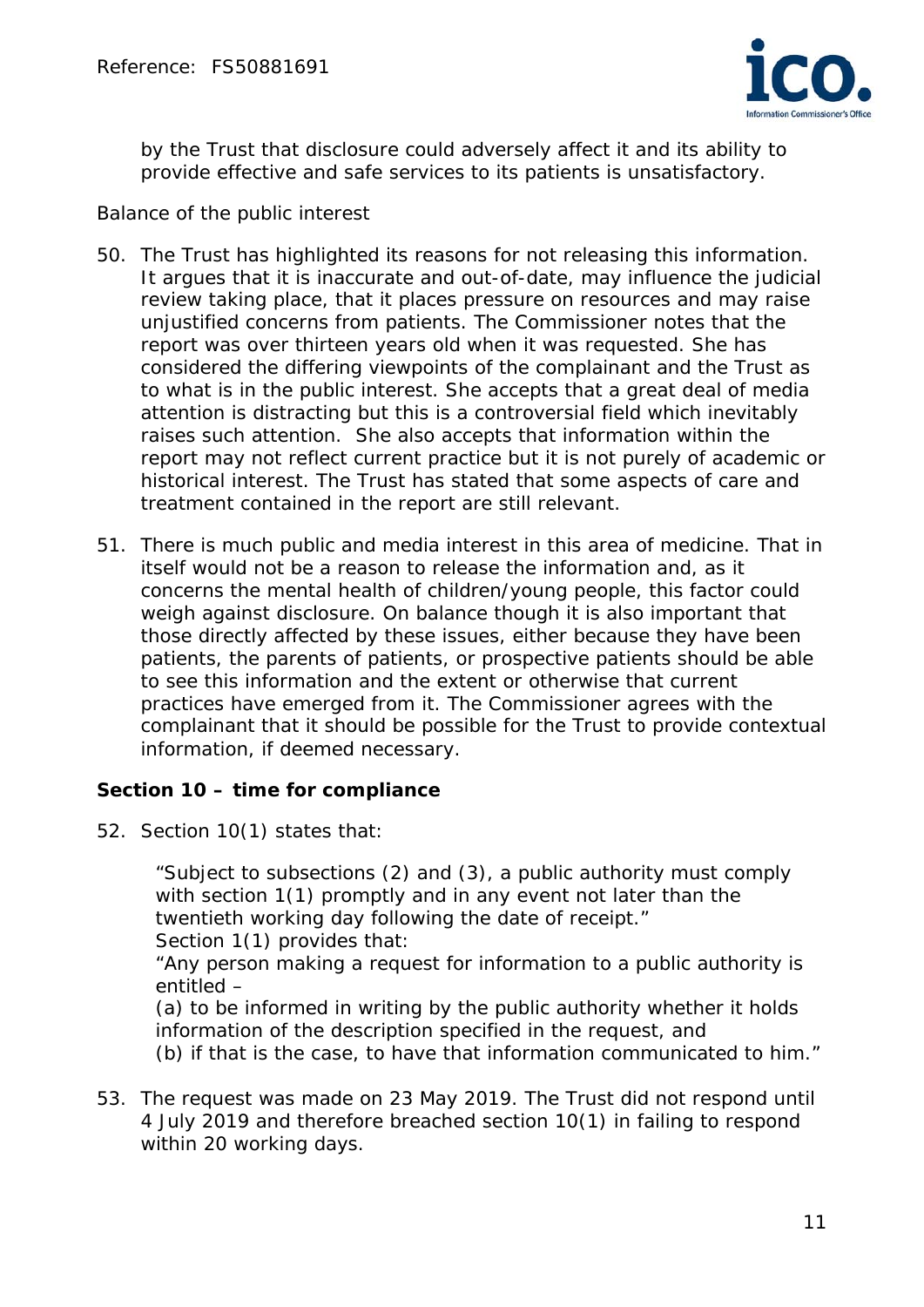

## **Other matters**

54. There was a delay in the Trust completing the internal review which went well beyond the maximum 40 working days recommended.

\_\_\_\_\_\_\_\_\_\_\_\_\_\_\_\_\_\_\_\_\_\_\_\_\_\_\_\_\_\_\_\_\_\_\_\_\_\_\_\_\_\_\_\_\_\_\_\_\_\_\_\_\_\_\_\_\_\_\_\_